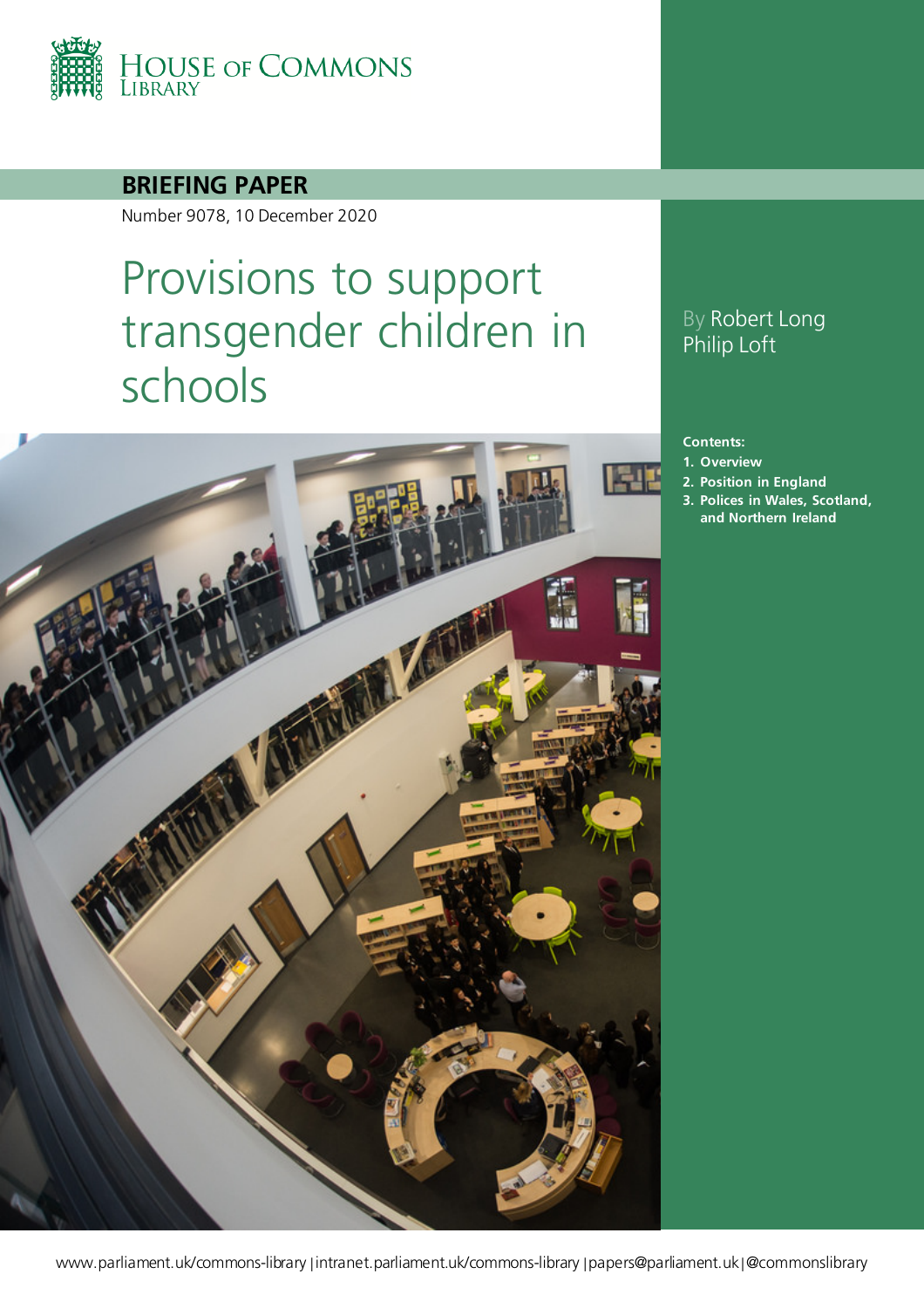## **Contents**

| <b>Summary</b> |                                                                                                           | 3.          |
|----------------|-----------------------------------------------------------------------------------------------------------|-------------|
| 1.             | Overview<br>1.1 Provisions to support transgender children in schools                                     | 4<br>4      |
| 2.             | <b>Position in England</b><br>2.1 The Equality Act 2010 in schools<br>2.2 Curriculum reforms and quidance | 6<br>6<br>9 |
| 3.             | Polices in Wales, Scotland, and Northern Ireland                                                          |             |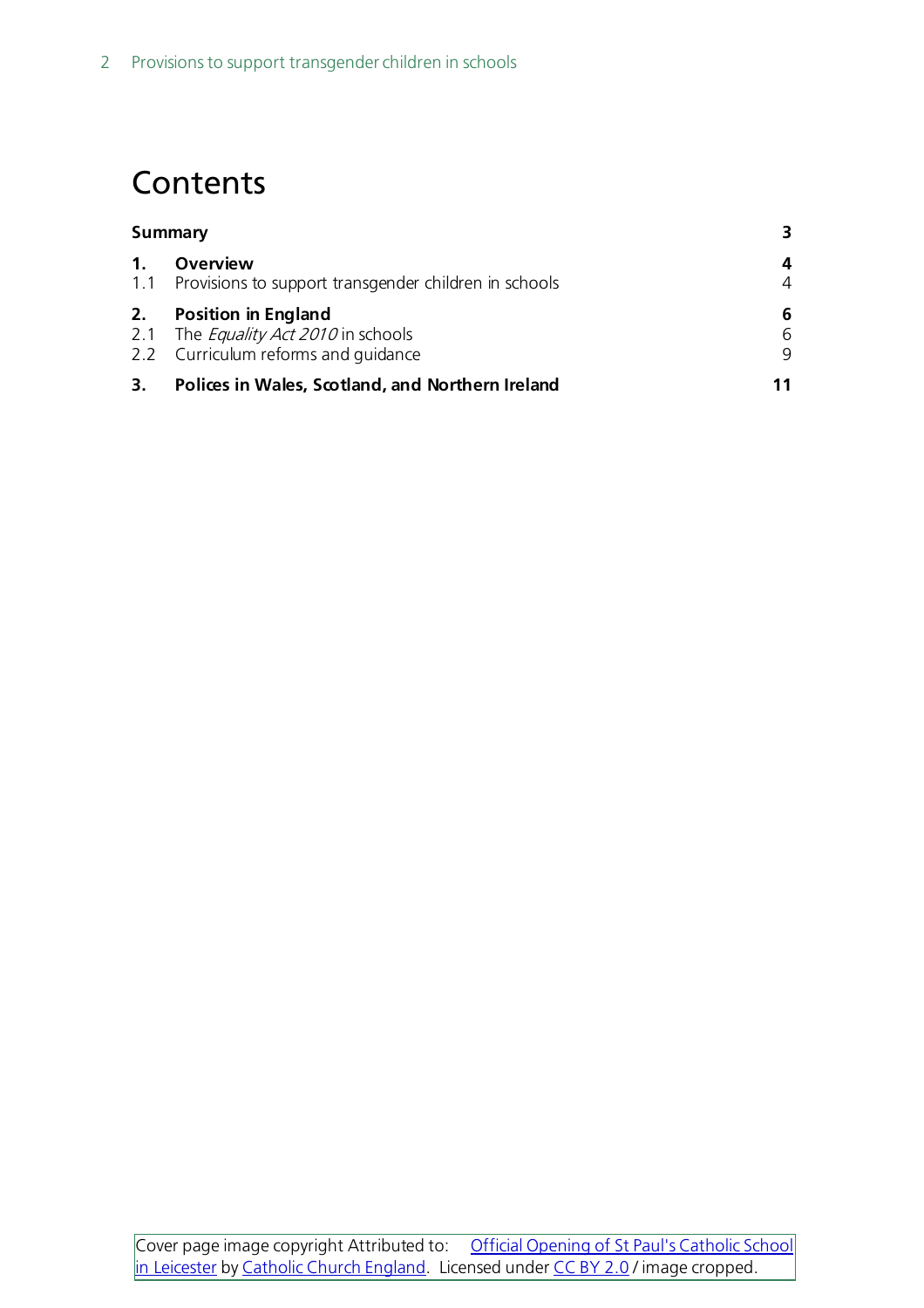## <span id="page-2-0"></span>Summary

This briefing paper and a separate briefing paper[, Gender recognition reform: consultation](https://commonslibrary.parliament.uk/research-briefings/cbp-9079/)  [and outcome](https://commonslibrary.parliament.uk/research-briefings/cbp-9079/) (Number 09079, 10 December 2020), together supersede a previous Commons Library briefing paper[, Gender recognition and the rights of transgender people](https://commonslibrary.parliament.uk/research-briefings/cbp-8969/) (Number 08969, 22 July 2020). The two new briefing papers include developments since the previous paper was published.

#### This paper's coverage

In England, Wales and Scotland, the *Equality Act 2010* prohibits discrimination against transgender children in all schools. The UK Department for Education (DfE[\) guidance](https://www.gov.uk/government/publications/equality-act-2010-advice-for-schools) on the Act says protections apply to those who are undergoing, have undergone, or are proposing to undergo, a process (or part of a process) of reassigning their sex by changing physiological or other attributes.

In Northern Ireland, *guidance* issued by the Education Authority says the European Convention on Human Rights may offer some protections for transgender pupils.

As schools policy is a devolved issue, this briefing focuses on the position in England, but some information is included on relevant policies and pupil experiences in Scotland, Wales, and Northern Ireland.

In 2014, the Equality and Human Rights Commission (EHRC) published guidance on the Equality Act 2010 and how it applies to schools in [England](https://www.equalityhumanrights.com/sites/default/files/technical_guidance_for_schools_england.pdf) and [Scotland.](https://www.equalityhumanrights.com/sites/default/files/equalityact2010-technicalguidance-schoolsinscotland-2015_0.pdf)

The UK Government committed to publishing an update to its guidance for schools on how to apply the *Equality Act 2010* in its [2018 LGBT action plan.](https://assets.publishing.service.gov.uk/government/uploads/system/uploads/attachment_data/file/721367/GEO-LGBT-Action-Plan.pdf) The Government Equalities Office said in July 2019 that the EHRC was [also developing guidance](https://assets.publishing.service.gov.uk/government/uploads/system/uploads/attachment_data/file/814579/20190702__LGBT_Action_Plan__Annual_Report__WESC.pdf) for schools on supporting transgender pupils.

Across the UK, schools are subject to safeguarding duties to protect pupil wellbeing and are required to have anti-bullying policies. Decisions on uniform, provisions for shared sanitary and changing facilities and mixed sport are primarily made by schools themselves, within their respective statutory framework. Under guidance published following recent curriculum changes in England, all pupils should receive teaching on LGBT relationships during their school years.

A [2017 survey](https://www.stonewall.org.uk/school-report-2017) by the charity Stonewall found that nearly two thirds (64%) of surveyed transgender pupils reported being bullied for being LGBT. It also found three in five transgender pupils reported speaking to a member of school staff about being transgender.

Several local authorities have published guidance for schools, but this has sometimes proved controversial. For example, in May 2020 Oxfordshire County Council said it had taken the decision to [withdraw its Trans Inclusion Toolkit](https://news.oxfordshire.gov.uk/statement-on-the-trans-inclusion-toolkit/) and that it would instead adopt expected EHRC guidance. At the same time, the council said it was withdrawing from the judicial review of the Toolkit, which was expected in Autumn 2020.

In England in 2014, the DfE's advice o[n The Equality Act 2010](https://assets.publishing.service.gov.uk/government/uploads/system/uploads/attachment_data/file/315587/Equality_Act_Advice_Final.pdf) and schools noted that "a partnership of bodies in Cornwall have produced a usefu[l guidance document for schools](https://www.cornwall.gov.uk/community-and-living/equality-and-diversity/cornwall-schools-transgender-guidance/#:%7E:text=Cornwall%20Schools%20Transgender%20Guidance%20has,supporting%20Transgender%20pupils%20and%20students.)  [and families.](https://www.cornwall.gov.uk/community-and-living/equality-and-diversity/cornwall-schools-transgender-guidance/#:%7E:text=Cornwall%20Schools%20Transgender%20Guidance%20has,supporting%20Transgender%20pupils%20and%20students.)"

In 2017, the NASUWT Teachers' Union published quides for **[England](https://www.nasuwt.org.uk/uploads/assets/uploaded/085066bb-c224-40de-b79e2a1358801ee9.pdf)[, Wales,](https://www.nasuwt.org.uk/uploads/assets/uploaded/7eff38c5-e967-4b12-9fa0f74b0770fe6d.pdf) [Scotland](https://www.nasuwt.org.uk/asset/05777958-53EF-4161-816CE062FB2B5BC8/) and** [Northern Ireland](https://www.nasuwt.org.uk/uploads/assets/uploaded/432c4f80-4f15-4a14-9a057b73b3cac814.pdf).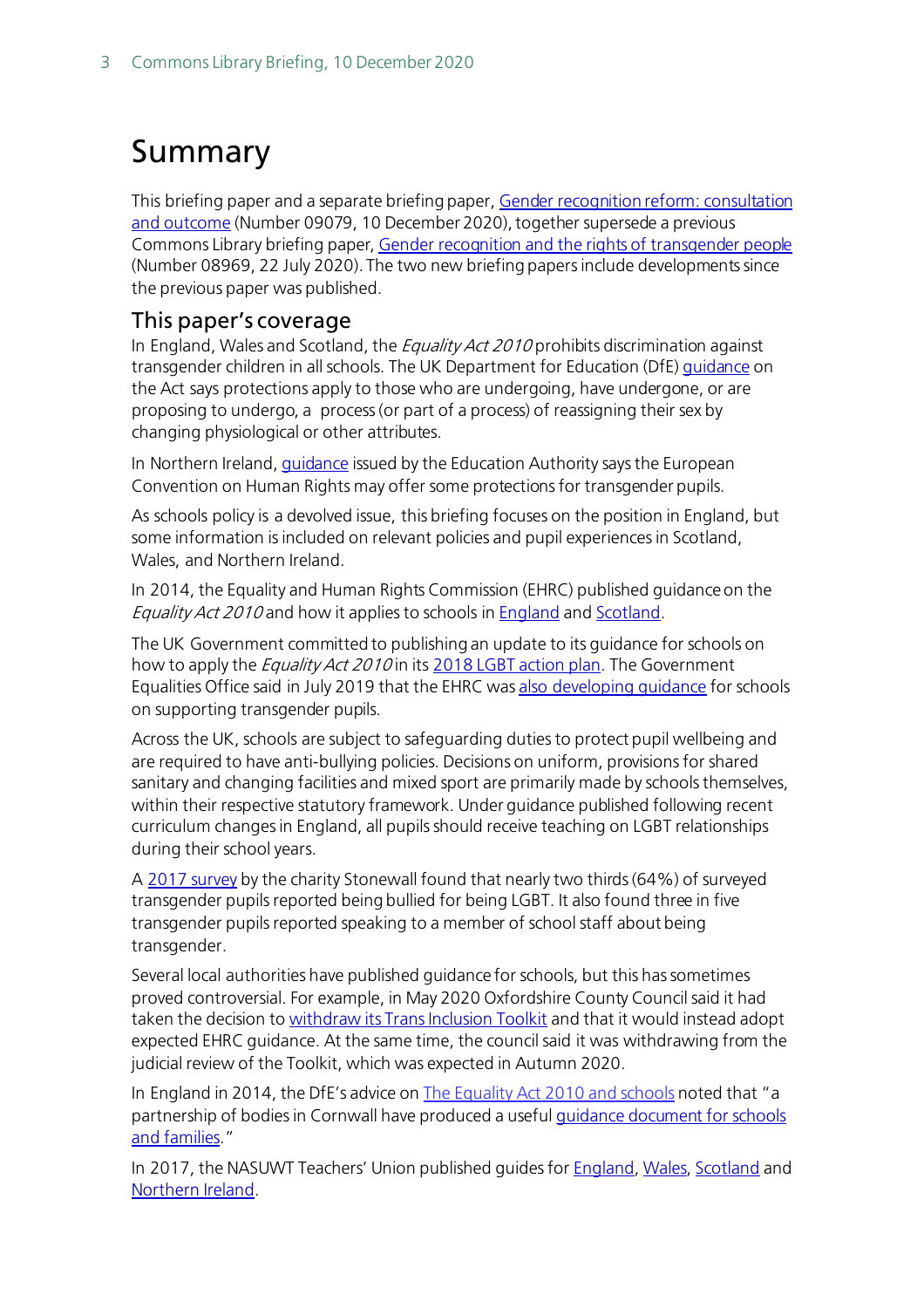## <span id="page-3-0"></span>1. Overview

## <span id="page-3-1"></span>1.1 Provisions to support transgender children in schools

### Introduction

In England, Wales and Scotland, the *[Equality Act 2010](http://www.legislation.gov.uk/ukpga/2010/15/contents)* and the associated Public Sector Equality Duty (PSED) prohibits discrimination against transgender children in all schools, regardless of how the school is funded or managed.<sup>[1](#page-3-2)</sup> The *Equality Act 2010* does not apply in Northern Ireland.

The UK Department for Education (DfE) defines the pupils protected under the characteristic of gender reassignment in the 2010 Act:

Gender reassignment is defined in the Equality Act as applying to anyone who is undergoing, has undergone or is proposing to undergo a process (or part of a process) of reassigning their sex by changing physiological or other attributes. This definition means that in order to be protected under the Act, a pupil will not necessarily have to be undertaking a medical procedure to change their sex but must be taking steps to live in the opposite gender, or proposing to do so. [2](#page-3-3)

### Transgender pupils' experience of education

The UK Government conducted [a National LGBT survey](https://assets.publishing.service.gov.uk/government/uploads/system/uploads/attachment_data/file/722314/GEO-LGBT-Survey-Report.pdf) in 2017. The survey found that of the transgender respondents who were transitioning while at school, 36% said their school was "very" or " somewhat" supportive of their specific needs.<sup>[3](#page-3-4)</sup> An associated data [viewer](https://government-equalities-office.shinyapps.io/lgbt-survey-2017/) has also been published. The Government Equalities Office has also published th[e LGBT Action Plan](https://assets.publishing.service.gov.uk/government/uploads/system/uploads/attachment_data/file/721367/GEO-LGBT-Action-Plan.pdf) (2018) and LGBT Action Plan: [Progress report 2018 to 2019](https://assets.publishing.service.gov.uk/government/uploads/system/uploads/attachment_data/file/814579/20190702__LGBT_Action_Plan__Annual_Report__WESC.pdf) (2019), which provide further information in respect to education.

The Northern Ireland Department of Education published research on the [post-primary school experiences of 16-21 year old people who are](https://www.education-ni.gov.uk/sites/default/files/publications/education/Research%20briefing%20Sep%202017.pdf)  [LGBT](https://www.education-ni.gov.uk/sites/default/files/publications/education/Research%20briefing%20Sep%202017.pdf) in 2017. In 2013, the Northern Ireland Executive published [Grasping the nettle: The experiences of gender variant children and](https://www.executiveoffice-ni.gov.uk/publications/grasping-nettle-experiences-gender-variant-children-and-transgender-youth-living)  [transgender youth living in Northern Ireland.](https://www.executiveoffice-ni.gov.uk/publications/grasping-nettle-experiences-gender-variant-children-and-transgender-youth-living)

The charity Stonewall, working with Cambridge University, published its [school report](https://www.stonewall.org.uk/school-report-2017) in 2017. It surveyed the experiences of transgender children in British schools. Included amongst its findings for 2016/17 were:

• Nearly two thirds (64%) of surveyed transgender pupils reported being bullied for being LGBT.

<span id="page-3-2"></span>For example, Equality and Human Rights Commission (EHRC), Public sector equality duty: quidance for schools in England, July 2014

<span id="page-3-3"></span><sup>&</sup>lt;sup>2</sup> Department for Education (DfE), [The Equality Act 2020 and schools,](https://assets.publishing.service.gov.uk/government/uploads/system/uploads/attachment_data/file/315587/Equality_Act_Advice_Final.pdf) May 2014, para 3.4

<span id="page-3-4"></span><sup>3</sup> Government Equalities Office, [National LGBT survey,](https://assets.publishing.service.gov.uk/government/uploads/system/uploads/attachment_data/file/722314/GEO-LGBT-Survey-Report.pdf) 2018, p15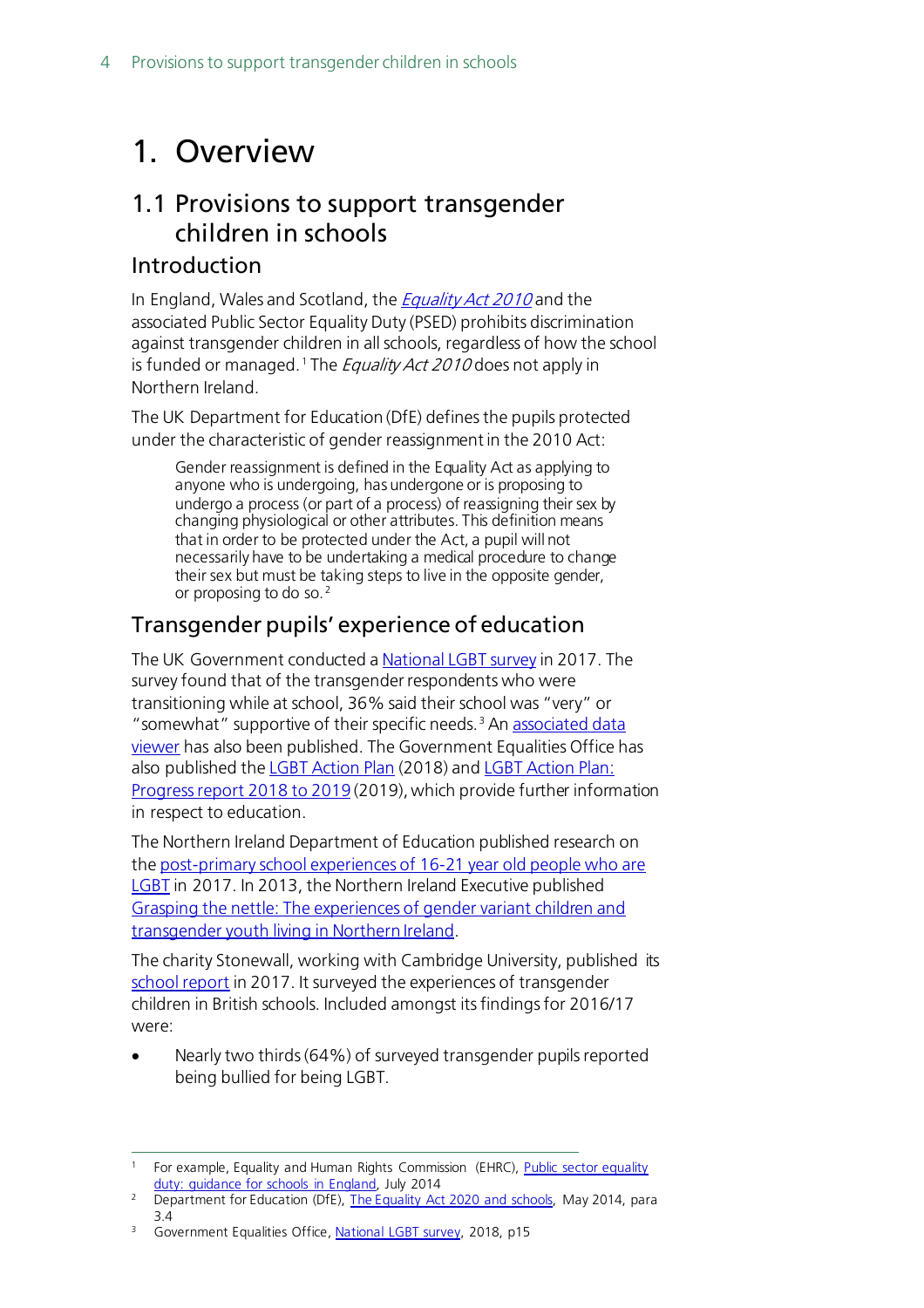- One in three transgender pupils (33%) were not able to be known by their preferred name at school.
- Around three in five (58%) were not allowed to use the toilets they felt comfortable in.
- Around three in five (61%) transgender pupils reported speaking to a member of staff at school about being transgender. Of these, nearly three in four (73%) said staff have asked them what would make them feel comfortable at school and accommodated their wishes.<sup>[4](#page-4-0)</sup>

Stonewall has also published survey reports of the experiences of transgender children in schools a[s School report Cymru](https://www.stonewallcymru.org.uk/schoolreportcymru) (2017) and [School report Scotland](https://www.stonewallscotland.org.uk/scotland-research/education/school-report-scotland) (2017).

The EU Agency for Fundamental Rights conducted [a survey of LGBTI](https://fra.europa.eu/sites/default/files/fra_uploads/fra-2020-lgbti-equality-1_en.pdf)  [experiences](https://fra.europa.eu/sites/default/files/fra_uploads/fra-2020-lgbti-equality-1_en.pdf) across the EU in 2019, including in the UK.<sup>[5](#page-4-1)</sup> In the UK, the survey found that of transgender respondents aged 15-17, 39% hid their LGBTI identity whilst at school.<sup>[6](#page-4-2)</sup> An [associated data viewer](https://fra.europa.eu/en/data-and-maps/2020/lgbti-survey-data-explorer) allows users to break down survey results further.

<span id="page-4-0"></span><sup>4</sup> Stonewall, School report: The experiences of lesbian, gay, bi and trans young people [in Britain's schools in 2017,](https://www.stonewall.org.uk/sites/default/files/the_school_report_2017.pdf) 2017, pp6, 27

<span id="page-4-1"></span><sup>&</sup>lt;sup>5</sup> EU Agency for Fundamental Rights (AFR), [A long way to go for LGBTI equality,](https://fra.europa.eu/en/publication/2020/eu-lgbti-survey-results) May 2020; EU AFR, [Country Data-](https://fra.europa.eu/sites/default/files/fra_uploads/lgbti-survey-country-data_united_kingdom.pdf) UK, May 2020

<span id="page-4-2"></span><sup>6</sup> EU Agency for Fundamental Rights, [LGBTI survey: Data explorer-](https://fra.europa.eu/en/data-and-maps/2020/lgbti-survey-data-explorer) Living openly and [daily life,](https://fra.europa.eu/en/data-and-maps/2020/lgbti-survey-data-explorer) May 2020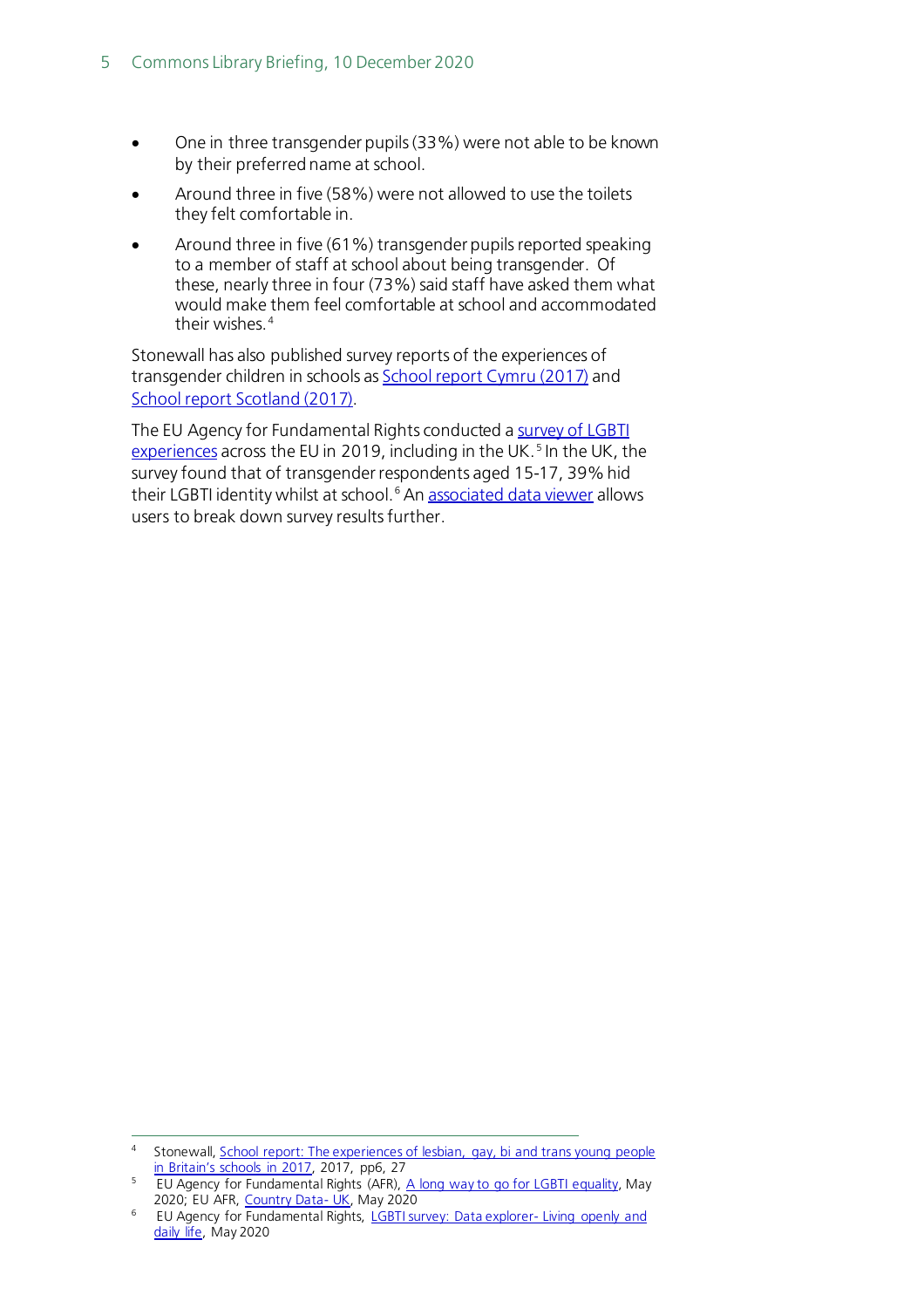## <span id="page-5-0"></span>2. Position in England

## <span id="page-5-1"></span>2.1 The *Equality Act 2010* in schools

The *Equality Act 2010* applies to all schools in England, in both state and independent sectors. Bodies responsible for a school, such as a local authority or governing body, are liable for breaches of the Act.

Which body is responsible in any situation is dependent on how responsibilities are organised. For example, a local authority may be responsible for admissions, whilst the governing body may be responsible for issues regarding exclusions. [7](#page-5-2)

The DfE's [Equality Act 2010](https://www.gov.uk/government/publications/equality-act-2010-advice-for-schools) and schools(May 2014) provides nonstatutory guidance for all schoolsin England. It sets out a general requirement for schools to advance equality of opportunity between those who have a protected characteristic and those who do not. The guidance says the 2010 Act makes it unlawful for the responsible body of a school to discriminate against, harass or victimise a pupil or potential pupil:

- in relation to admissions.
- in the way it provides education for pupils,
- in the way it provides pupils access to any benefit, facility or service, or
- by excluding a pupil or subjecting them to any other detriment.<sup>[8](#page-5-3)</sup>

The Equality and Human Rights Commission (EHRC) has also published [Technical guidance for schools in England](https://www.equalityhumanrights.com/sites/default/files/technical_guidance_for_schools_england.pdf) (2014) on the Equality Act 2010. The EHRC told the Women and Equalities Committee

in 2016 that the Act: Does not provide protection from harassment related to gender

reassignment for students in schools, unlike most other protected characteristics; although such treatment by a school may amount to direct discrimination.<sup>[9](#page-5-4)</sup>

The DfE responded saying, "the lack of protection against harassment in this regard is not significant, as the provisions on direct discrimination provide adequate protection in a school setting". [10](#page-5-5)

Under the 2010 Act and the Public Sector Equality Duty (PSED), schools must annually publish details on how they are complying with the PSED and at least every four years update their equality objectives.<sup>[11](#page-5-6)</sup>

<span id="page-5-2"></span><sup>&</sup>lt;sup>7</sup> EHRC, What does the equality law means for you as an education provider: Schools, 2014, para 1.3

<span id="page-5-3"></span><sup>&</sup>lt;sup>8</sup> DfE, [The Equality Act 2010 and schools,](https://assets.publishing.service.gov.uk/government/uploads/system/uploads/attachment_data/file/315587/Equality_Act_Advice_Final.pdf) May 2014, para 1.5

<span id="page-5-4"></span><sup>&</sup>lt;sup>9</sup> Women and Equalities Committee, [Transgender Equality,](https://publications.parliament.uk/pa/cm201516/cmselect/cmwomeq/390/390.pdf) HC390, 14 January 2016, para 349, Written evidence submitted by the EHRC to the Transgender Equalities [Enquiry,](http://data.parliament.uk/writtenevidence/committeeevidence.svc/evidencedocument/women-and-equalities-committee/transgender-equality/written/19337.pdf) para 3.9

<span id="page-5-5"></span><sup>&</sup>lt;sup>10</sup> Women and Equalities Committee, [Transgender Equality,](https://publications.parliament.uk/pa/cm201516/cmselect/cmwomeq/390/390.pdf) HC390, 14 January 2016, para 350

<span id="page-5-6"></span><sup>&</sup>lt;sup>11</sup> EHRC, Public [sector equality duty for schools in England,](https://www.equalityhumanrights.com/sites/default/files/psed_guide_for_schools_in_england.pdf) 2014, pp3, 6; DfE, What [maintained schools must publish online,](https://www.gov.uk/guidance/what-maintained-schools-must-publish-online#equality-objectives) 25 October 2018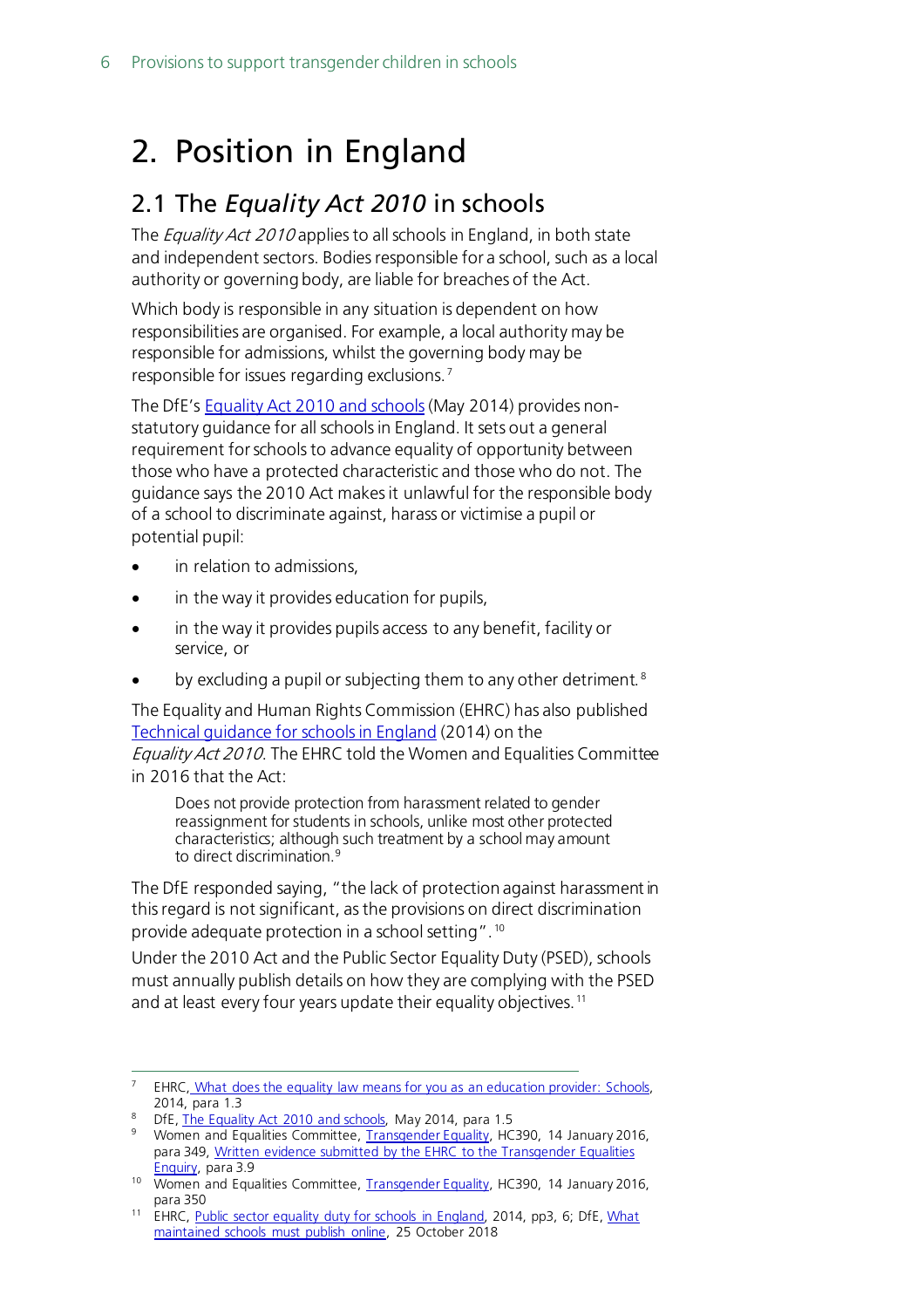In academies and maintained schools, Ofsted has responsibility for ensuring schools fulfil their statutory duties under the Act, assessing whether schools have effective anti-bullying polices, and ensuring schools promote equality of opportunity within an inclusive environment. [12](#page-6-0)

The UK Government committed to publishing an update to its guidance for schools on how to apply the *Equality Act 2010* in its 2018 LGBT [action plan.](https://assets.publishing.service.gov.uk/government/uploads/system/uploads/attachment_data/file/721367/GEO-LGBT-Action-Plan.pdf)<sup>[13](#page-6-1)</sup> The Government Equalities Office said in July 2019 that the EHRC was [also developing guidance](https://assets.publishing.service.gov.uk/government/uploads/system/uploads/attachment_data/file/814579/20190702__LGBT_Action_Plan__Annual_Report__WESC.pdf) for schools on supporting transgender pupils. [14](#page-6-2) Elements of draft EHRC guidance were reported in the press in September 2019.[15](#page-6-3)

## Published guidance and advice (England)

The DfE issued non-statutory guidance o[n gender separation in mixed](https://assets.publishing.service.gov.uk/government/uploads/system/uploads/attachment_data/file/719398/Gender-separation-guidance.pdf?fbclid=IwAR39IL5UlLxmNI2v1s9l8FaljK4QFSQy9AdzBBqozW4UrHycESrfSWtd5rc)  [schools](https://assets.publishing.service.gov.uk/government/uploads/system/uploads/attachment_data/file/719398/Gender-separation-guidance.pdf?fbclid=IwAR39IL5UlLxmNI2v1s9l8FaljK4QFSQy9AdzBBqozW4UrHycESrfSWtd5rc) in June 2018. The guidance intends to support all schools in identifying what is expected of mixed schools where children are separated by gender.

On the separation of pupils by any protected characteristic, the guidance says schools must justify to Ofsted (if they are in the state sector) and others the reasons for the separation, and:

Where a statutory exception is relied upon, they will be expected to demonstrate that they have considered and documented why the exception applies. Outside the specific statutory exceptions, they should be in a position to demonstrate that separation does not give rise to any detriment because its effect is negligible.[16](#page-6-4)

Several local authorities have published guidance for schools, but this has sometimes proved controversial. For example, in May 2020 Oxfordshire County Counci[l said](https://news.oxfordshire.gov.uk/statement-on-the-trans-inclusion-toolkit/) it had taken the decision to withdraw its 'Trans Inclusion Toolkit' and that it would instead adopt expected Equality and Human Rights Commission guidance. [17](#page-6-5) At the same time, the council said it was withdrawing from a judicial review of the Toolkit which was expected to be heard in Autumn 2020.<sup>[18](#page-6-6)</sup>

In 2014, the DfE's advice on [The Equality Act 2010](https://assets.publishing.service.gov.uk/government/uploads/system/uploads/attachment_data/file/315587/Equality_Act_Advice_Final.pdf) and schools in England noted: "a partnership of bodies in Cornwall have produced a useful [guidance document for schools and families.](https://www.cornwall.gov.uk/community-and-living/equality-and-diversity/cornwall-schools-transgender-guidance/#:%7E:text=Cornwall%20Schools%20Transgender%20Guidance%20has,supporting%20Transgender%20pupils%20and%20students.)"

In 2017, the NASUWT Teachers' Union published guides for **England**, [Wales,](https://www.nasuwt.org.uk/uploads/assets/uploaded/7eff38c5-e967-4b12-9fa0f74b0770fe6d.pdf) [Scotland](https://www.nasuwt.org.uk/asset/05777958-53EF-4161-816CE062FB2B5BC8/) an[d Northern Ireland.](https://www.nasuwt.org.uk/uploads/assets/uploaded/432c4f80-4f15-4a14-9a057b73b3cac814.pdf)

The following Library briefings provide further information on specific policies:

- • [Relationships and Sex](https://commonslibrary.parliament.uk/research-briefings/sn06103/)  [Education in schools](https://commonslibrary.parliament.uk/research-briefings/sn06103/)  [\(England\)](https://commonslibrary.parliament.uk/research-briefings/sn06103/)
- • [Safeguarding in English](https://commonslibrary.parliament.uk/research-briefings/cbp-8023/)  [schools](https://commonslibrary.parliament.uk/research-briefings/cbp-8023/)
- **Bullying in UK schools**

<span id="page-6-0"></span><sup>&</sup>lt;sup>12</sup> Ofsted, **School inspection handbook**, November 2019, p53 and paras 53, 218, 226, 243; Ofsted, Guidance: Inspecting teaching of protected characteristics in schools, 17 September 2020, 'How we inspect'

<span id="page-6-1"></span><sup>&</sup>lt;sup>13</sup> Government Equalities Office, [LGBT Action Plan,](https://assets.publishing.service.gov.uk/government/uploads/system/uploads/attachment_data/file/721367/GEO-LGBT-Action-Plan.pdf) July 2018, p12; Government Equalities Office, LGBT Action Plan: One year on, July 2019, p12.

<span id="page-6-3"></span><span id="page-6-2"></span><sup>&</sup>lt;sup>14</sup> Government Equalities Office[, LGBT Action Plan: One year on, July 2019, p1](https://assets.publishing.service.gov.uk/government/uploads/system/uploads/attachment_data/file/814579/20190702__LGBT_Action_Plan__Annual_Report__WESC.pdf)2

<sup>&</sup>lt;sup>15</sup> [Girls must bow to trans rights in new rules for schools,](https://www.thetimes.co.uk/article/8ded83cc-d70d-11e9-9149-9833d870d22d) Sunday Times, 14 September 2019

<span id="page-6-4"></span><sup>&</sup>lt;sup>16</sup> DfE, <u>Gender separation in mixed schools</u>, June 2018, para 3<br><sup>17</sup> Council ditches trans quidance on Javatories after girl's victor

<span id="page-6-6"></span><span id="page-6-5"></span>Council ditches trans quidance on lavatories after girl's victory, The Times, 9 May 2020; Oxfordshire County Council, [Statement on the Trans Inclusion Toolkit,](https://news.oxfordshire.gov.uk/statement-on-the-trans-inclusion-toolkit/)  updated 4 May 2020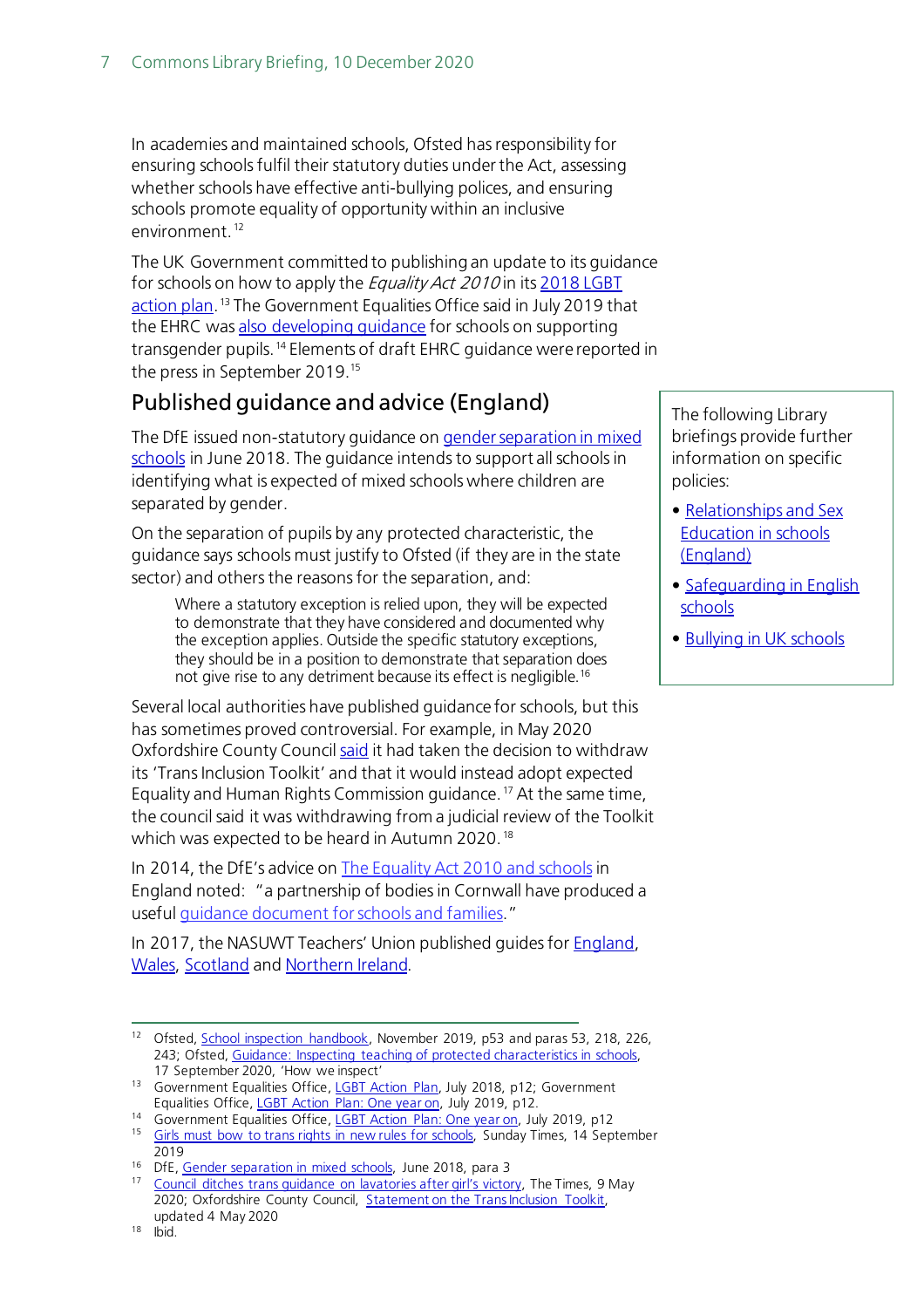#### **Toilet facilities and changing rooms**

As noted in the DfE blog [Gender identity in schools,](https://dfemedia.blog.gov.uk/2016/06/22/gender-identity-in-schools/) it is "up to schools to decide what facilities they provide, including whether to provide unisex or gender neutral toilets," as long as policies adhere to statutory regulations and are inclusive. [19](#page-7-0)

The DfE's [Advice on standards for school premises](https://www.gov.uk/government/publications/standards-for-school-premises) for both local authority and academy schools and the *School Premises Regulations* (*England*) 2012 state that separate toilet facilities for boys and girls aged eight years or over must be provided, except where the toilet facility is provided in a room that can be secured from the inside to ensure the privacy of the occupant and is intended for use by one pupil at a time.<sup>[20](#page-7-1)</sup>

The same advice says suitable changing accommodation and showers must be provided for pupils aged 11 years or over at the start of the school year who receive physical education, although gender considerations are not set out in this regulation. [21](#page-7-2)

#### **Sports**

Section 195 of the *[Equality Act 2010](http://www.legislation.gov.uk/ukpga/2010/15/section/195#:%7E:text=195Sport&text=(1)A%20person%20does%20not,in%20a%20gender%2Daffected%20activity.)* contains an exemption, which allows for gender-separated sport. The section applies to participation in a "gender-affected activity". Referencing the act, the Df[E Guidance on](https://assets.publishing.service.gov.uk/government/uploads/system/uploads/attachment_data/file/719398/Gender-separation-guidance.pdf?fbclid=IwAR39IL5UlLxmNI2v1s9l8FaljK4QFSQy9AdzBBqozW4UrHycESrfSWtd5rc)  [gender separation](https://assets.publishing.service.gov.uk/government/uploads/system/uploads/attachment_data/file/719398/Gender-separation-guidance.pdf?fbclid=IwAR39IL5UlLxmNI2v1s9l8FaljK4QFSQy9AdzBBqozW4UrHycESrfSWtd5rc) says that a "gender-affected activity" is:

A sport, game or other activity of a competitive nature in circumstances where the physical strength, stamina or physique of the average girl (or boy) would put her (or him) at a disadvantage in competition with the average boy (or girl).<sup>22</sup>

The guidance says that events where pupils are separated by gender should take account of the age and stage of development of the children competing, stating that the exception in the 2010 Act is less likely to apply to younger children:

The judgment on whether girls would be at a physical disadvantage needs to take into account the particular group in question, so it is much less likely to justify separation in relation to sports for younger children. It is appropriate for schools to take account of the age and stage of development of children who are likely to be competitors in considering whether an activity is gender-affected. [23](#page-7-4)

#### **School uniforms**

Schools are not required to have uniforms, or ones that differentiate between genders (e.g. through the prescribed wearing of skirts or trousers), though schools are "strongly encourage[d] to have a uniform" by the DfE.

The DfE's 201[3 school uniform](https://assets.publishing.service.gov.uk/government/uploads/system/uploads/attachment_data/file/514978/School_Uniform_Guidance.pdf) guidance (which is not legally binding), says schools should consider their obligations to not discriminate unlawfully or put "certain people at a particular disadvantage because

- <span id="page-7-1"></span><span id="page-7-0"></span><sup>20</sup> DfE, Advice on standards for school premises</u>, March 2015, pp5, 6
- <span id="page-7-2"></span> $21$  [Ibid,](https://assets.publishing.service.gov.uk/government/uploads/system/uploads/attachment_data/file/410294/Advice_on_standards_for_school_premises.pdf) p5
- <span id="page-7-3"></span><sup>22</sup> DfE, [Gender separation in mixed schools,](https://assets.publishing.service.gov.uk/government/uploads/system/uploads/attachment_data/file/719398/Gender-separation-guidance.pdf?fbclid=IwAR39IL5UlLxmNI2v1s9l8FaljK4QFSQy9AdzBBqozW4UrHycESrfSWtd5rc) June 2018, para 10<br><sup>23</sup> Ibid. para 10

<span id="page-7-4"></span>[Ibid,](https://assets.publishing.service.gov.uk/government/uploads/system/uploads/attachment_data/file/719398/Gender-separation-guidance.pdf) para 10

Organisations have also issued guidance on supporting transgender pupils in England:

- NASUWT, [Guidance for](https://www.nasuwt.org.uk/uploads/assets/uploaded/085066bb-c224-40de-b79e2a1358801ee9.pdf)  [teachers and school leaders](https://www.nasuwt.org.uk/uploads/assets/uploaded/085066bb-c224-40de-b79e2a1358801ee9.pdf)
- National Education Union, [Supporting trans and](https://neu.org.uk/advice/supporting-trans-and-gender-questioning-students)  [gender questioning](https://neu.org.uk/advice/supporting-trans-and-gender-questioning-students)  [students](https://neu.org.uk/advice/supporting-trans-and-gender-questioning-students)
- Cornwall County Council/Intercom[, Schools](https://www.cornwall.gov.uk/community-and-living/equality-and-diversity/cornwall-schools-transgender-guidance/#:%7E:text=Cornwall%20Schools%20Transgender%20Guidance%20has,supporting%20Transgender%20pupils%20and%20students.)  [Transgender Guidance](https://www.cornwall.gov.uk/community-and-living/equality-and-diversity/cornwall-schools-transgender-guidance/#:%7E:text=Cornwall%20Schools%20Transgender%20Guidance%20has,supporting%20Transgender%20pupils%20and%20students.)

<sup>&</sup>lt;sup>19</sup> [Gender identity in Schools,](https://dfemedia.blog.gov.uk/2016/06/22/gender-identity-in-schools/) DfE in the Media, 22 June 2016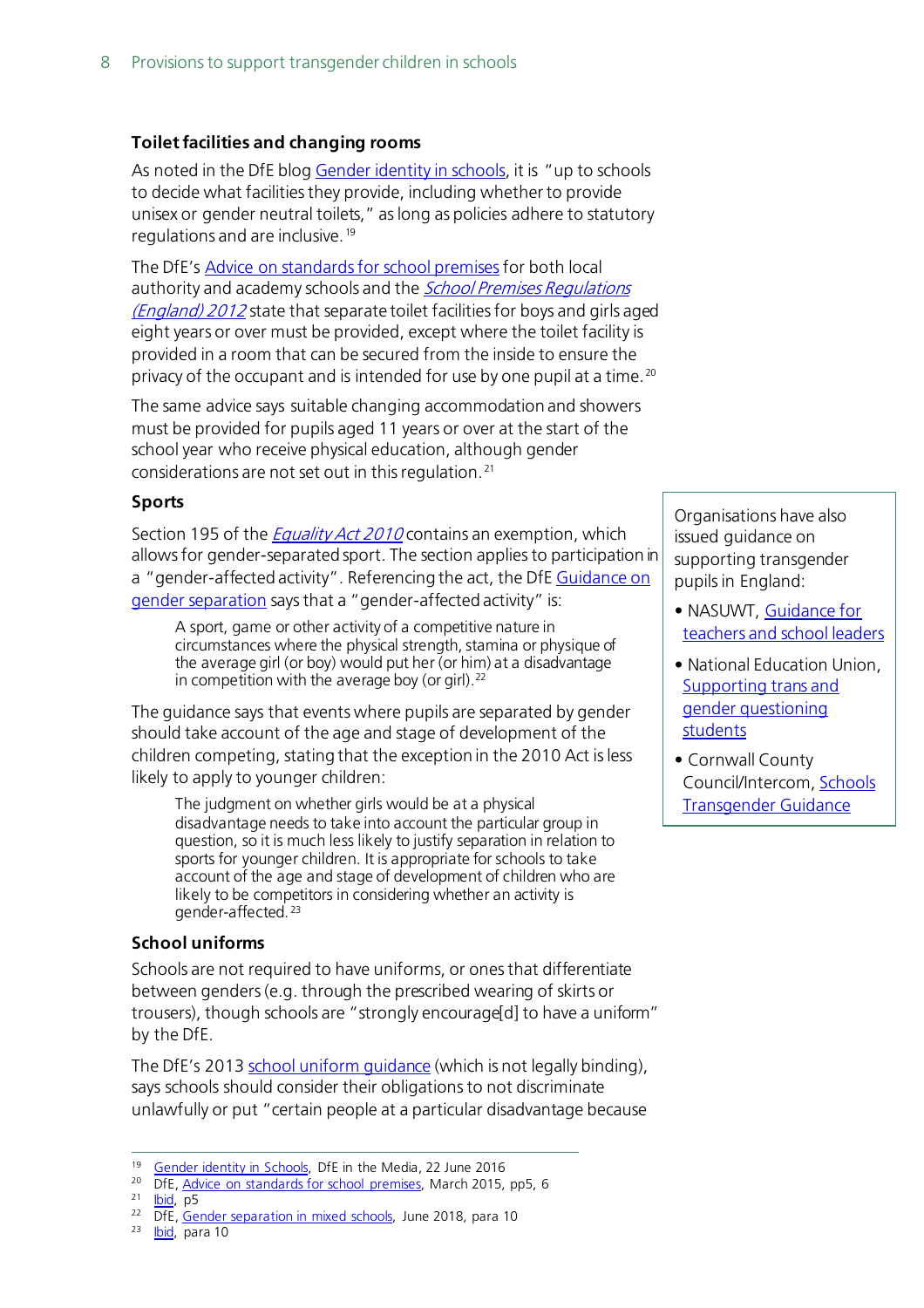of their gender, race, sexual orientation, religion or belief or gender reassignment," by designing flexible policies "to allow for necessary exceptions."<sup>[24](#page-8-1)</sup>

## <span id="page-8-0"></span>2.2 Curriculum reforms and guidance

Relationships and Sex Education (RSE) in English schools has recently been reformed. This section provides an overview of the changes and relevant guidance. Wider information can be found in the Library briefin[g Relationships and Sex Education in Schools \(England\).](https://commonslibrary.parliament.uk/research-briefings/sn06103/)

Section 34 of the *[Children and Social Work Act 2017](http://www.legislation.gov.uk/ukpga/2017/16/section/34/enacted)* requires relationships and sex education to be taught in all schools in England.

The changes involve:

- All primary schools in England teaching 'relationships education'.
- All secondary schools teaching 'relationships and sex education'.
- Retaining the parental right of withdrawal from sex education, with new rights for children to 'opt-in' as they approach age 16.
- Flexibility for schools in their approach, including for faith schools to teach within the tenets of their faith.
- Reformed statutory quidance, following consultation.

[The Relationships Education, Relationships and Sex Education and](http://www.legislation.gov.uk/uksi/2019/924/introduction/made)  [Health Education \(England\) Regulations 2019](http://www.legislation.gov.uk/uksi/2019/924/introduction/made) brought these changes into force in September 2020 (but see below). Statutory health education in schools was also brought in as part of these changes.

Final statutory guidance on Relationships education, relationships and [sex education \(RSE\) and health education](https://www.gov.uk/government/publications/relationships-education-relationships-and-sex-education-rse-and-health-education) was published by the DfE in June 2019.

The disruption caused by the coronavirus pandemic means that, while the legal provisions came into force on 1 September 2020[, schools may](https://www.gov.uk/government/publications/relationships-education-relationships-and-sex-education-rse-and-health-education/implementation-of-relationships-education-relationships-and-sex-education-and-health-education-2020-to-2021)  [delay their introduction of the new requirements until summer 2021](https://www.gov.uk/government/publications/relationships-education-relationships-and-sex-education-rse-and-health-education/implementation-of-relationships-education-relationships-and-sex-education-and-health-education-2020-to-2021) if they are not ready to begin teaching the revised subjects.

In September 2020, the DfE published:

- Guidance for schools to [Plan your relationships, sex and health](https://www.gov.uk/guidance/plan-your-relationships-sex-and-health-curriculum?utm_source=f1af0bc9-e7cf-49c9-af96-52b7b4bbfddd&utm_medium=email&utm_campaign=govuk-notifications&utm_content=daily)  [curriculum.](https://www.gov.uk/guidance/plan-your-relationships-sex-and-health-curriculum?utm_source=f1af0bc9-e7cf-49c9-af96-52b7b4bbfddd&utm_medium=email&utm_campaign=govuk-notifications&utm_content=daily)
- Guidance for [Teaching about relationships, sex and health,](https://www.gov.uk/guidance/teaching-about-relationships-sex-and-health) including training modules to teach aspects of RSE and also health education at both primary and secondary level.

The guidance on planning the curriculum provides the following information about how and when gender issues should be covered:

All pupils should receive teaching on lesbian, gay, bisexual and transgender (LGBT) relationships during their school years. Secondary schools should include LGBT content in their teaching. Primary schools are strongly encouraged, and enabled, when teaching about different types of family, to include families with same sex parents. […]

<span id="page-8-1"></span><sup>&</sup>lt;sup>24</sup> DfE, [School uniform:](https://assets.publishing.service.gov.uk/government/uploads/system/uploads/attachment_data/file/514978/School_Uniform_Guidance.pdf) Guidance, 2013, pp4, 6; DfE, *[The Equality Act 2010](https://assets.publishing.service.gov.uk/government/uploads/system/uploads/attachment_data/file/315587/Equality_Act_Advice_Final.pdf)* and [schools,](https://assets.publishing.service.gov.uk/government/uploads/system/uploads/attachment_data/file/315587/Equality_Act_Advice_Final.pdf) May 2014, para 2.17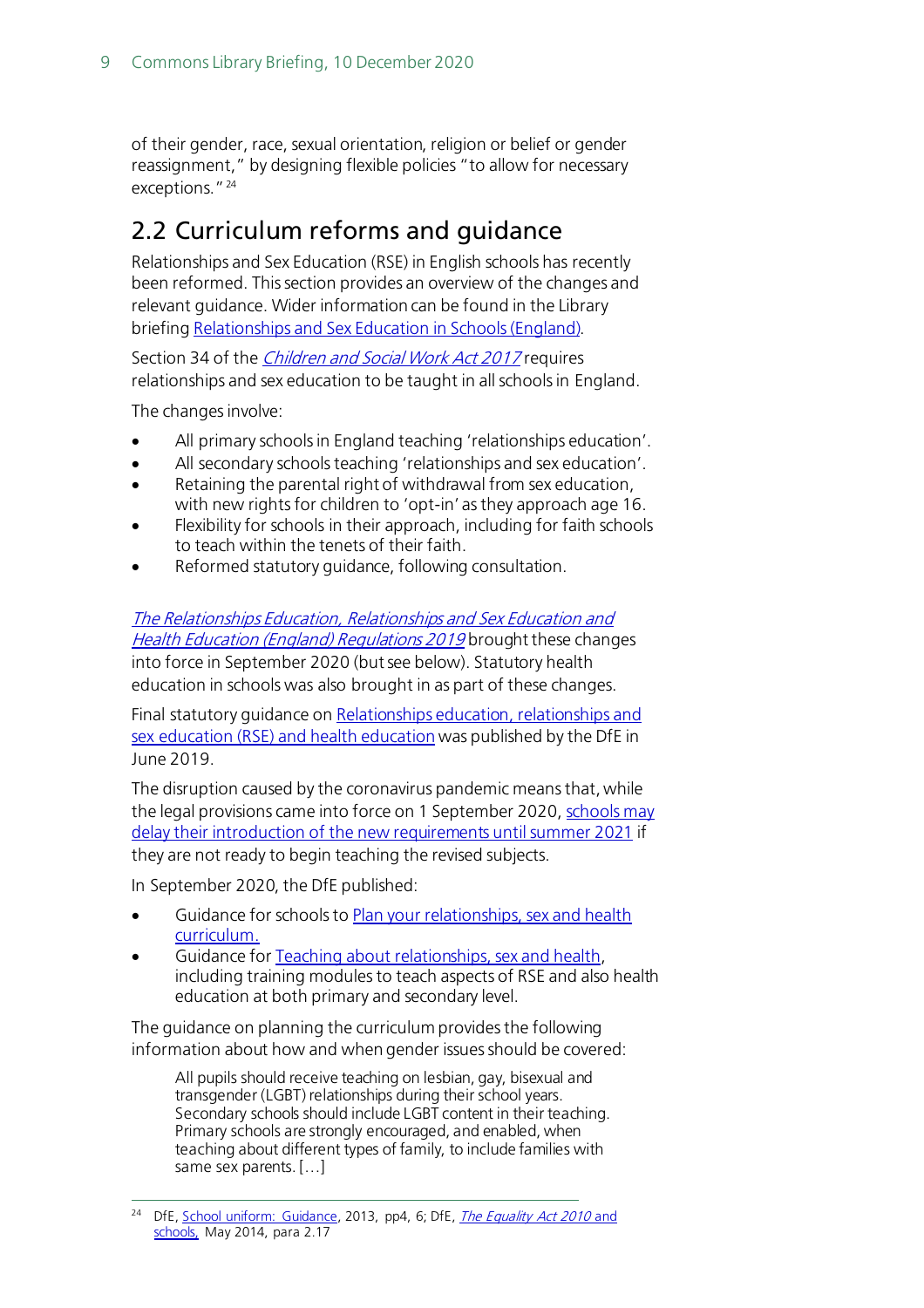We are aware that topics involving gender and biological sex can be complex and sensitive matters to navigate. You should not reinforce harmful stereotypes, for instance by suggesting that children might be a different gender based on their personality and interests or the clothes they prefer to wear. Resources used in teaching about this topic must always be age-appropriate and evidence based. Materials which suggest that non-conformity to gender stereotypes should be seen as synonymous with having a different gender identity should not be used and you should not work with external agencies or organisations that produce such material. While teachers should not suggest to a child that their non-compliance with gender stereotypes means that either their personality or their body is wrong and in need of changing, teachers should always seek to treat individual students with sympathy and support.<sup>[25](#page-9-0)</sup>

<span id="page-9-0"></span><sup>25</sup> DfE, [Plan your relationships, sex and health curriculum,](https://www.gov.uk/guidance/plan-your-relationships-sex-and-health-curriculum?utm_source=f1af0bc9-e7cf-49c9-af96-52b7b4bbfddd&utm_medium=email&utm_campaign=govuk-notifications&utm_content=daily) 24 September 2020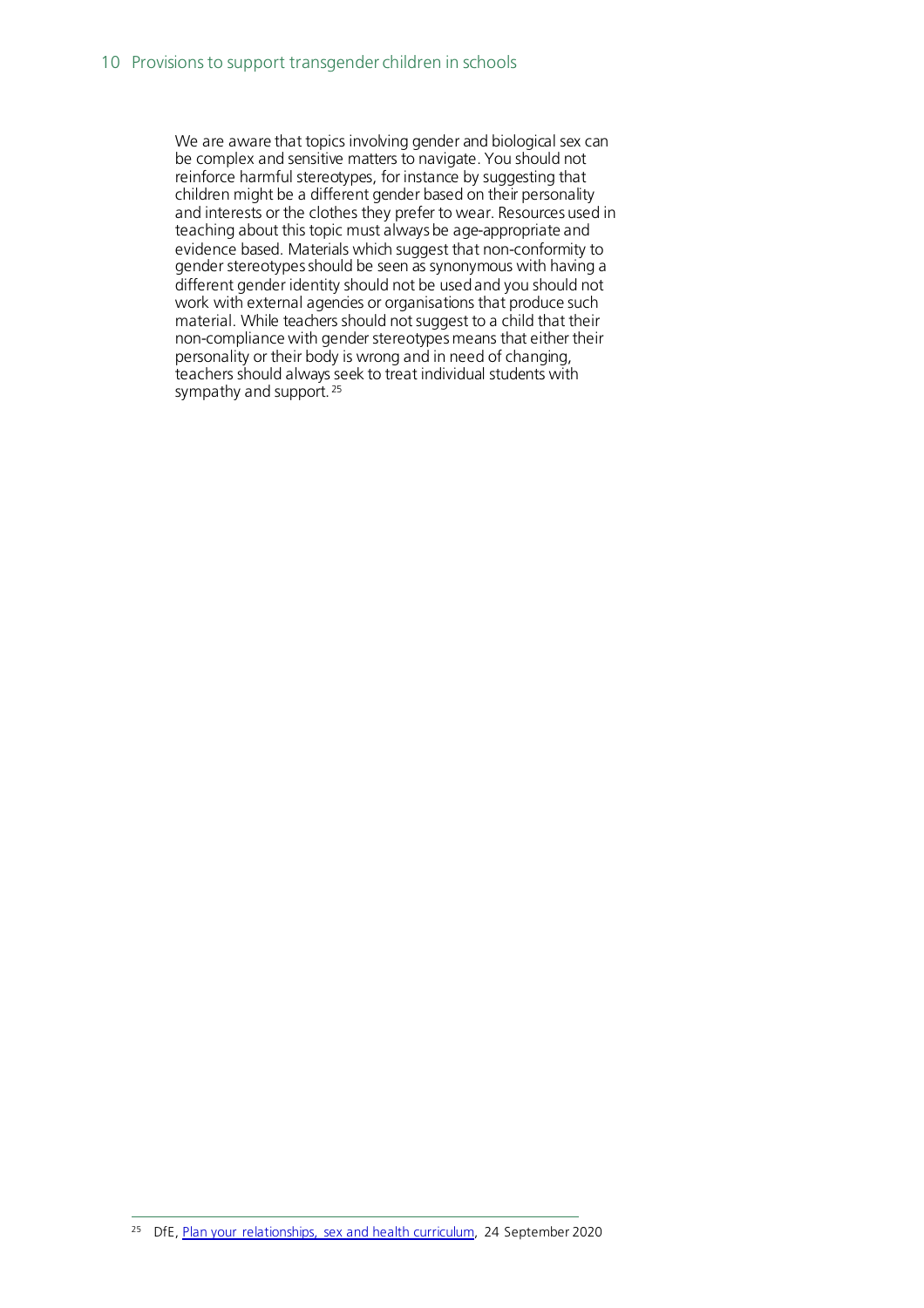## <span id="page-10-0"></span>3. Polices in Wales, Scotland, and Northern Ireland

#### **Wales**

In addition to the *Equality Act 2010*, the UN Convention on the Rights of the Child (UNCRC) was adopted into Welsh law in 2011. The Children's Commissioner for Wales has published 'A children's rights [approach for education in Wales'](https://www.childcomwales.org.uk/wp-content/uploads/2017/05/The-Right-Way-Education.pdf), which details equality and nondiscrimination in schools.

NASUWT Cymru has also published guidance o[n trans equality in](https://www.nasuwt.org.uk/uploads/assets/uploaded/7eff38c5-e967-4b12-9fa0f74b0770fe6d.pdf)  [schools and colleges](https://www.nasuwt.org.uk/uploads/assets/uploaded/7eff38c5-e967-4b12-9fa0f74b0770fe6d.pdf) in 2017.

The Welsh Schools Inspectorate, Estyn, has published [Celebrating](https://www.estyn.gov.wales/system/files/2020-10/Celebrating_diversity_and_promoting_inclusion_en.pdf)  [diversity and promoting inclusion: Good practice in supporting lesbian,](https://www.estyn.gov.wales/system/files/2020-10/Celebrating_diversity_and_promoting_inclusion_en.pdf)  [gay, bisexual and transgender \(LGBT\) learners in schools and colleges](https://www.estyn.gov.wales/system/files/2020-10/Celebrating_diversity_and_promoting_inclusion_en.pdf)  (October 2020). Estyn recommended that "all schools and colleges review how well they teach diversity and inclusion and integrate these into everyday life". [26](#page-10-1)

#### **Scotland**

The *Equality Act 2010* is in force in Scotland, and the EHRC published [Technical guidance for schools in Scotland](https://www.equalityhumanrights.com/sites/default/files/equalityact2010-technicalguidance-schoolsinscotland-2015_0.pdf) (2014) on the Act. In 2019, draft guidance from the EHRC regarding Scotland was reported in the press, but no further guidance for schools has been published. [27](#page-10-2)

The [Children and Young People \(Scotland\) Act 2014](http://www.legislation.gov.uk/asp/2014/8/contents/enacted) places a duty on the Scottish Government to take account of the UNCRC and children's rights. Local authorities should also take steps to improve understanding and realisation of these rights.

NASUWT Scotland published guidance entitled ['Trans Equality in](https://www.nasuwt.org.uk/asset/05777958-53EF-4161-816CE062FB2B5BC8/)  [Schools and Colleges'](https://www.nasuwt.org.uk/asset/05777958-53EF-4161-816CE062FB2B5BC8/) in 2017.

The charity LGBT Youth Scotland publishe[d Supporting transgender](https://education.gov.scot/improvement/learning-resources/supporting-transgender-young-people-guidance-for-schools-in-scotland/)  [young people: Guidance for schools in Scotland](https://education.gov.scot/improvement/learning-resources/supporting-transgender-young-people-guidance-for-schools-in-scotland/) in 2017 (updated January 2020). This was endorsed by 16 local authorities and is available on Education Scotland's National Improvement Hub website.<sup>[28](#page-10-3)</sup>

The Children's Commissioner for Scotland said changes should be made to some recommendations in LGBT Youth Scotland's guidance and called for a Children's Rights Impact Assessment "prior to [it] being further promoted or used in schools."<sup>[29](#page-10-4)</sup> The Scottish Government said in 2019 that it is "supportive of the guidance", but was "neither asked

<span id="page-10-1"></span><sup>&</sup>lt;sup>26</sup> Estyn, [Schools and colleges in Wales urged to review their support for LGBT learners,](https://www.estyn.gov.wales/news/schools-and-colleges-wales-urged-review-their-support-lgbt-learners) 15 October 2020

<span id="page-10-2"></span><sup>&</sup>lt;sup>27</sup> Girls schools could admit trans boys under proposals being considered by the [equalities watchdog,](https://www.telegraph.co.uk/news/2019/08/30/girls-schools-could-admit-trans-boys-proposals-considered-equalities/) The Telegraph, 30 August 2019; Scots head teachers warned [over PE ban on transgender pupils,](https://www.thetimes.co.uk/article/scots-head-teachers-warned-over-pe-ban-on-transgender-pupils-qht028l09) The Times, 1 September 2019

<span id="page-10-3"></span><sup>28</sup> Education Scotland, [Supporting transgender young people-](https://education.gov.scot/improvement/learning-resources/supporting-transgender-young-people-guidance-for-schools-in-scotland/) Guidance for schools in [Scotland,](https://education.gov.scot/improvement/learning-resources/supporting-transgender-young-people-guidance-for-schools-in-scotland/) January 2020, p58

<span id="page-10-4"></span><sup>29</sup> [Trans guidance for Scottish schools breaches children's rights, campaigners warn,](https://www.heraldscotland.com/news/17393697.trans-guidance-for-scottish-schools-breaches-11-childrens-rights-campaigners-warn/) The Herald, 30 January 2019; [Schools transgender guidance will not be reviewed,](https://news.stv.tv/politics/1435632-school-transgender-guidelines-will-not-be-reviewed?top) STV, 18 February 2019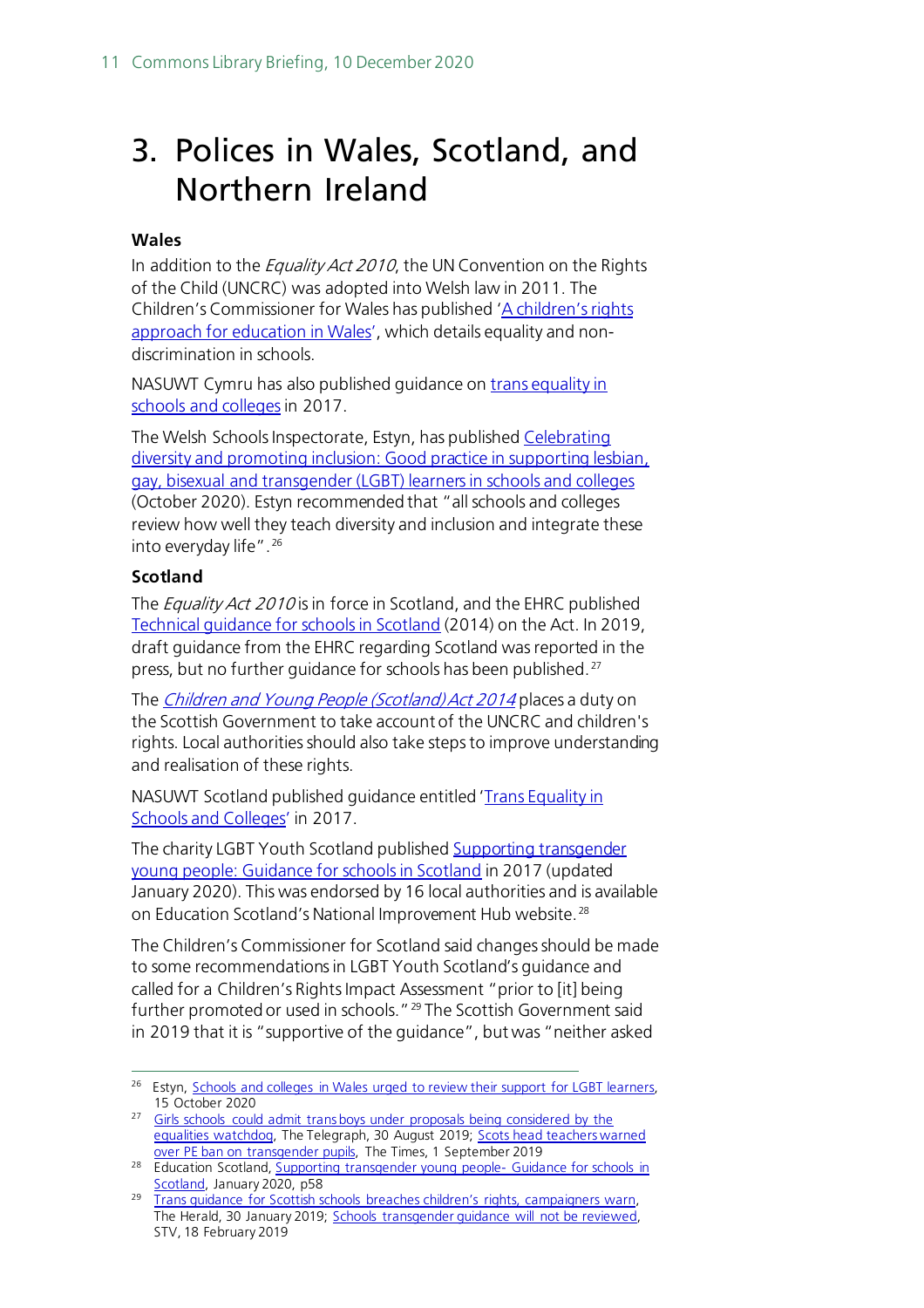nor considered endorsement" of the document, <sup>[30](#page-11-0)</sup> and in June 2019 committed to "replac[ing] the LGBT Youth Scotland work with guidance from the Scottish Government" following an equality impact assessment and children's rights assessment.<sup>[31](#page-11-1)</sup> The Scottish Government has said the new guidance has been delayed due to the coronavirus pandemic. [32](#page-11-2)

In 2018, the Scottish Government'[s LGBTI Inclusive Education Group](https://www.gov.scot/groups/lgbt-inclusive-education-implementation-group/) put forward recommendations for improvement. Scottish ministers accepted [33 of them in full.](https://www.gov.scot/publications/lgbti-inclusive-education-working-group-report/pages/3/) The recommendations included embedding LGBTI teaching across the curriculum, including in subjects beyond relationships, sexual health and parenthood.<sup>33</sup> The Scottish Government said the recommendations would be implemented by March 2021.<sup>[34](#page-11-4)</sup>

#### **Northern Ireland**

The Northern Ireland Education Authority publishe[d Supporting](https://www.eani.org.uk/school-management/policies-and-guidance/supporting-transgender-young-people)  [Transgender Young People](https://www.eani.org.uk/school-management/policies-and-guidance/supporting-transgender-young-people) in October 2019. The non-statutory guidance applies to pre-schools, primary schools, post-primary and special schools. It provides advice for schools on a range of issues, including school sports, toilets and changing facilities, bullying and school uniforms.

On legal protections for transgender pupils, the guidance says(emphasis in original):

4.2 [...] Unlike Great Britain, there is no legal protection from discrimination for transgender pupils in education. Guidance from the Equality Commission for Northern Ireland outlines that although schools in Northern Ireland have a responsibility not to discriminate against pupils on the protected grounds of sex, sexual orientation, race or disability 'the law does not apply to age, religious belief and political opinion and gender reassignment  $in$  schools'.  $35$ 

The Education Authority says the European Convention on Human Rights may offer relevant protections in respect to the right to freedom from discrimination and the right to family and private life.<sup>36</sup>

In 2016, the Equality Commission for Northern Ireland recommended changes to the law to strengthen protections for transgender children in schools.<sup>[37](#page-11-7)</sup> Currently, the Commission recommends schools adopt a "good practice" approach that:

<span id="page-11-0"></span><sup>&</sup>lt;sup>30</sup> Scottish Government[, "Supporting transgender young people: Guidance for schools](https://www.gov.scot/publications/foi-19-00998-review/) in Scotland" FOI review, 27 June 2019

<span id="page-11-1"></span><sup>31</sup> Scottish Parliament[, Question 1 \[Children and Young People \(Rights and Wellbeing\)\]](http://www.parliament.scot/parliamentarybusiness/report.aspx?r=12293&mode=html#iob_111126) 3 October 2019; [Gender Recognition Act 2004 Review,](http://www.parliament.scot/parliamentarybusiness/report.aspx?r=12196&mode=html#iob_110214) 20 June 2019

<span id="page-11-2"></span><sup>&</sup>lt;sup>32</sup> [School lavatory gender rules still in force after Ministers rejected them,](https://www.thetimes.co.uk/article/school-lavatory-gender-rules-still-in-force-after-ministers-rejected-them-lq9v9xxxt) The Times, 15 August 2020

<sup>33</sup> Scottish Government[, LGBTI education,](https://www.gov.scot/news/lgbti-education/) 8 November 2018

<span id="page-11-4"></span><span id="page-11-3"></span><sup>&</sup>lt;sup>34</sup> Scottish Government, Guidance note to education authorities on LGBT inclusive [education,](https://www.gov.scot/publications/lgbt-inclusive-education-guidance-to-education-authorities-may-2019/) May 2019.

<span id="page-11-5"></span><sup>35</sup> Education Authority, Guidance for Schools, **EOTAS centres and youth services on** [supporting Transgender Young People,](https://www.eani.org.uk/sites/default/files/2019-10/EA%20Guidance%20on%20supporting%20transgender%20young%20people_FINALFINAL_24.10.19.pdf) October 2019, para 4.2

<span id="page-11-6"></span><sup>36</sup> **Ibid**, para 4.6, p14, n66

<span id="page-11-7"></span><sup>&</sup>lt;sup>37</sup> Equality Commission Northern Ireland, [Gender law reform,](https://www.equalityni.org/ECNI/media/ECNI/Publications/Delivering%20Equality/GenderLawReform-SummaryReport.pdf) November 2016, pp11-13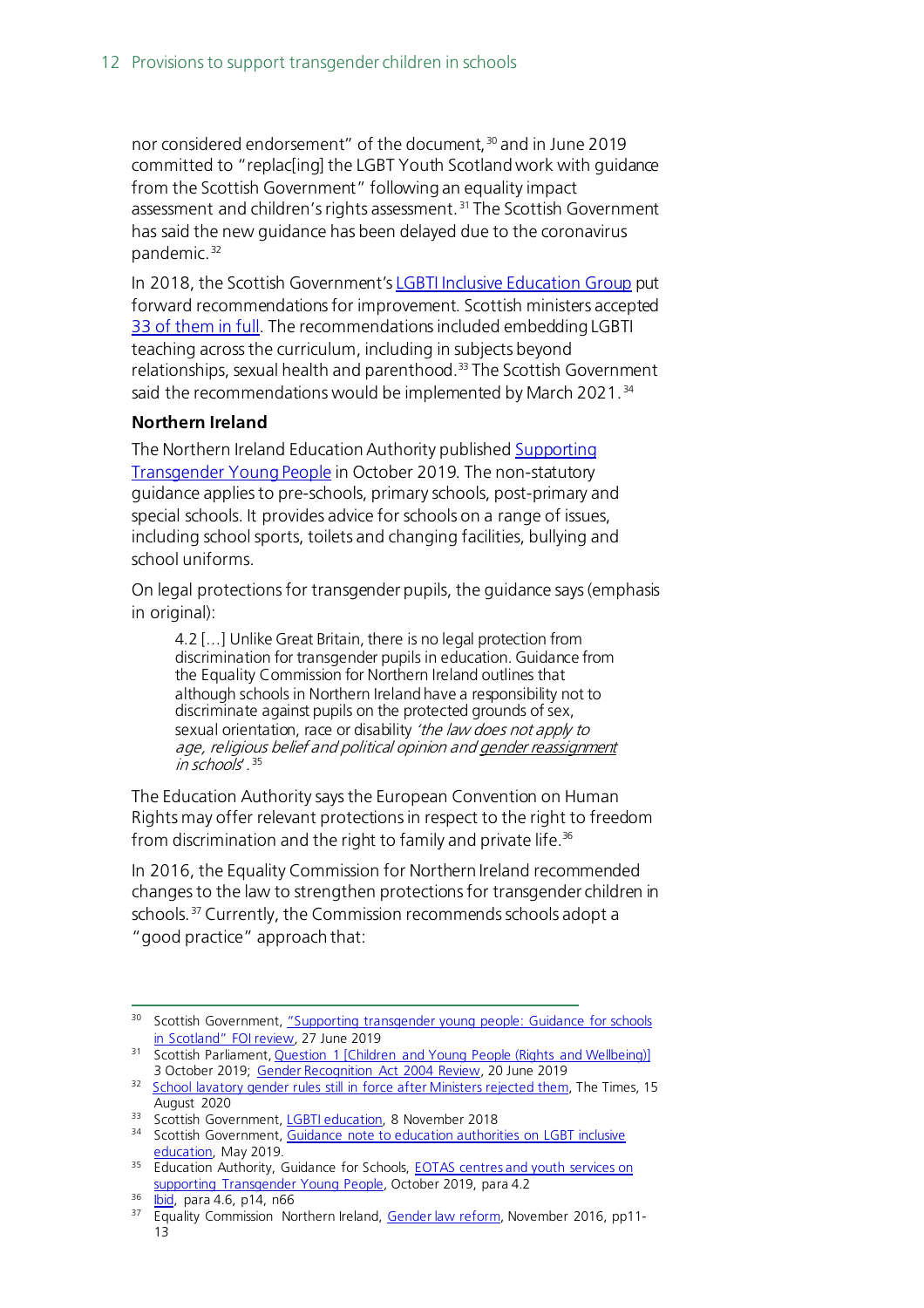Extends beyond the mere letter of the law to include pupils who are disadvantaged because they are transgender, or because of their religious belief and political opinion.<sup>[38](#page-12-0)</sup>

Further guidance from the Northern Ireland Equality Commission is available on their page[: Equality law for schools.](https://www.equalityni.org/Schools)

<span id="page-12-0"></span>The NASUWT Teaching Union has published Trans Equality in Schools and Colleges (2017) in Northern Ireland.